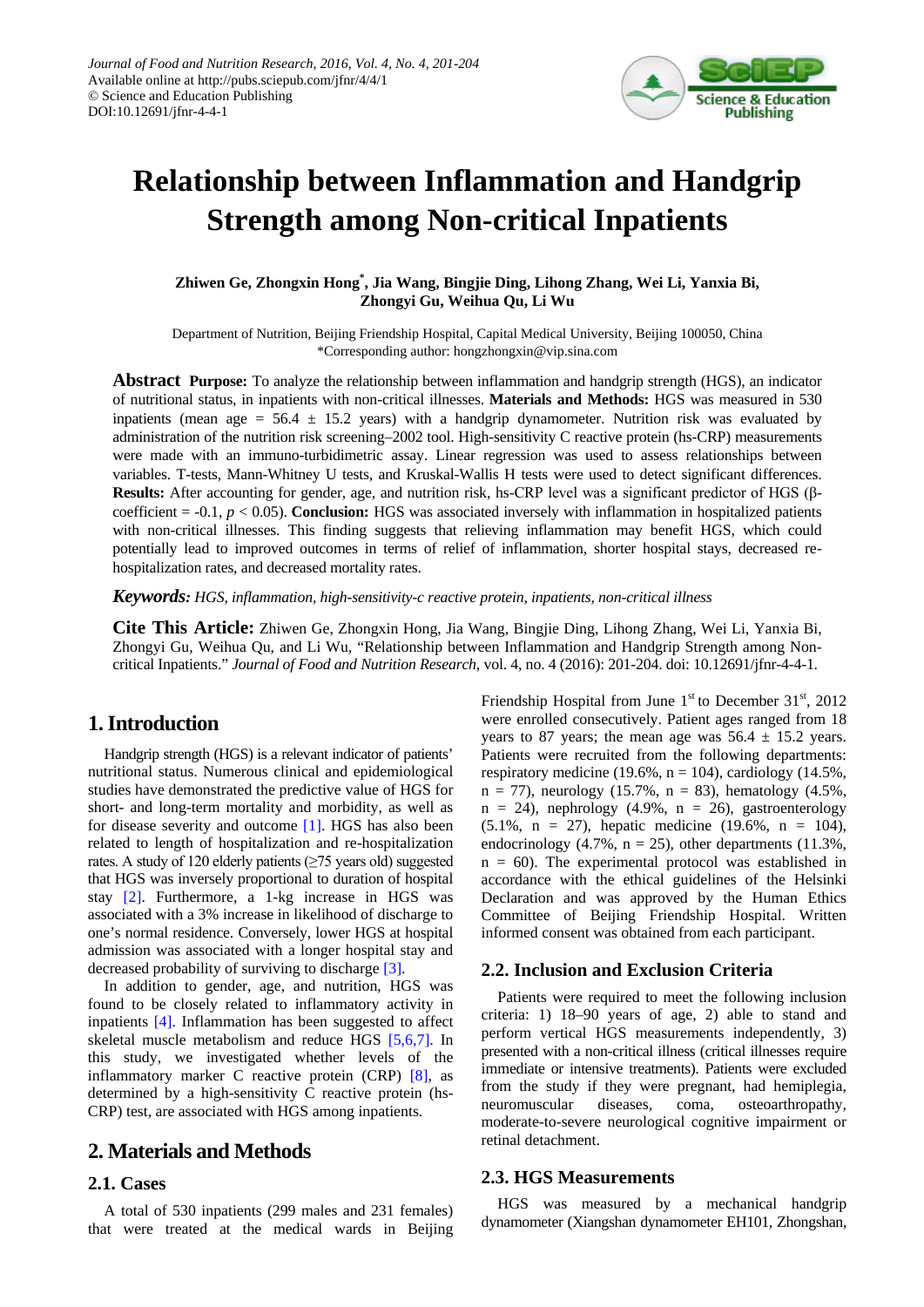Guangdong, China) within 24 hours after admission. After explaining the procedure to each patient, HGS measurements were performed and recorded. Patients were standing upright. They held the dynamometer with their palms inward and the dynamometer display outward. The dynamometer did not touch patients' trunk or clothing during measurements. Patients were encouraged to perform a maximal isometric contraction. The maximum HGS value with the dominant hand was recorded [\[9\].](#page-3-6)

#### **2.4.Nutrition Risk Screening**

Age, body mass index (BMI), nutrition intake, amount of recent weight loss, changes in diet, and diagnosis were determined within 24 hours after admission by patient surveys. BMI was calculated from height and weight data obtained from anthropometric measurements. Nutrition risk was scored according to the Nutritional Risk Screening 2002 guidelines (NRS 2002). Patients with final scores  $\geq$ 3 were considered to be at nutritional risk [\[10\].](#page-3-7)

#### **2.5. Anthropometric Measurements**

Patients were weighed to the nearest 0.1 kg using an electronic scale (Suhong RGZ-120, Jiangsu, China) while wearing light clothing. Height was measured with a stadiometer (Suhong RGZ-120, Jiangsu, China) to the nearest 0.1 cm. BMI was expressed as the ratio of weight (in kg) over the square of height (in m). A BMI  $<$  18.5  $kg/m<sup>2</sup>$  was considered to be underweigh[t \[11\].](#page-3-8)

#### **2.6. hs-CRP Assay**

Concentrations of hs-CRP were determined within 24 hours after admission by an automated biochemical analyzer (Hitachi 7600, Japan). The normal range for hs-CRP results was considered to be 0–3 mg/L.

#### **2.7. Quality Control**

The study was designed and conducted by doctors and dietitians at the Beijing Friendship Hospital to ensure that the investigation was feasible and results would be valid. Training and pilot experiments were performed prior to data acquisition.

#### **2.8. Statistical Analysis**

Linear regression was used to assess the relationships between variables. T-tests, Mann-Whitney U tests, and Kruskal-Wallis H tests were used to test for significant differences. All statistical analyses were performed with the Statistical Package for Social Sciences for Windows (SPSS, version 16.0; SPSS, Inc., an IBM Company, Chicago, IL). Results were considered significant when *p*  values were  $< 0.05$ .

## **3. Results**

#### **3.1. General Conditions**

The baseline characteristics of the study are summarized in [Table 1.](#page-1-0) The total number of patients was 530 (299 men, 56.4%; 231 women, 43.6%). The mean hs-CRP level was  $6.8 \pm 18.2$ mg/L, and hs-CRP levels ranged from 0 to 160 mg/L. Most patients (358; 67.5%) had normal hs-CRP values (0–3 mg/L), which represents normal amounts of inflammation. A total of 172 patients (32.5%) had values above 3 mg/L that indicated high levels of inflammation.

<span id="page-1-0"></span>

| Table 1. Characteristics of the study sample                                                             |                    |                             |                               |                 |  |  |
|----------------------------------------------------------------------------------------------------------|--------------------|-----------------------------|-------------------------------|-----------------|--|--|
| <b>Parameter</b>                                                                                         | All<br>$(N = 530)$ | <b>Males</b><br>$(N = 299)$ | <b>Females</b><br>$(N = 231)$ | <i>p</i> -value |  |  |
| Age $(y)$                                                                                                | $56.4 \pm 15.2$    | $58.3 \pm 14.6$             | $53.9 \pm 15.6$               | 0.001           |  |  |
| $BMI$ (kg/m <sup>2</sup> )                                                                               | $26.5 \pm 18.1$    | $26.5 + 17.1$               | $26.5 \pm 19.5$               | 0.985           |  |  |
| $HGS$ (kgF)                                                                                              | $29.2 + 10.1$      | $34.2 + 9.3$                | $22.7 \pm 6.8$                | < 0.001         |  |  |
| $hs-CRP$ (mg/L)                                                                                          | $6.8 \pm 18.2$     | $4.1 + 14.6$                | $10.3 + 21.5$                 | < 0.001         |  |  |
| Nutrition screening score (n)                                                                            | $0.6 + 0.8$        | $0.6 \pm 0.9$               | $0.4 \pm 0.7$                 | 0.003           |  |  |
| Abbroviationa: DMI, body mass index: HCS, band grip strapsh, be CDD, bigh sonsitivity C resetive protein |                    |                             |                               |                 |  |  |

Abbreviations: BMI, body mass index; HGS, hand grip strength; hs-CRP, high-sensitivity-C reactive protein.

The mean HGS was  $29.2 \pm 10.1$  kgF and ranged from 6.5 kgF to 60.4 kgF. Values of HGS, hs-CRP, and nutrition risk score were significantly different between male and female patients  $(p < 0.05)$ . Female patients had lower HGS, lower nutrition risk screening scores, and higher hs-CRP values than male patients [\(Table 1\)](#page-1-0). Values of HGS values differed relative to age strata (18–45, 45– 60, 60+) in both male ( $\chi^2$ =45.258,  $p < 0.001$ ) and female  $(\chi^2=22.339, p < 0.001)$  patients. Both male and female patients in the 45–60-year-old age band showed the highest HGS, while those in the  $\geq 60$ -year-old age band had the lowest HGS [\(Table 2\)](#page-1-1).

**Table 2. HGS of study sample according to sex and age strata.**

<span id="page-1-1"></span>

| Sex            |              |                 |                |            |  |
|----------------|--------------|-----------------|----------------|------------|--|
|                | $18-45$ y    | 45-60 $v$       | $60-y$         | $p$ -value |  |
| Males          | $37.3 + 9.9$ | $38.6 \pm 11.5$ | $30.6 \pm 7.9$ | < 0.001    |  |
| Females        | $23.9 + 5.1$ | $25.5 + 7.4$    | $20.2 + 6.5$   | < 0.001    |  |
| $\blacksquare$ |              |                 |                |            |  |

¶Abbreviations: HGS, hand grip strength.

## **3.2. Relationship between Inflammation Levels and HGS of Patients**

The HGS of patients with no or mild inflammation (hs-CRP 0–3 mg/L) differed significantly from the HGS of patients with clinically concerning inflammation (hs- $CRP > 3$  mg/L)  $(31.9 \pm 0.5 \text{ vs. } 23.4 \pm 0.8 \text{ kgF}, U = 14610,$  $W = 29488$ ,  $p < 0.001$ ). HGS was inversely related to inflammation levels. Bivariate correlational analysis showed a strong association between hs-CRP level and HGS (r = -0.552, *p* < 0.001). Furthermore, linear regression analysis also revealed a significant linear relationship between hs-CRP level and HGS (β-coefficient  $= -0.2$ ,  $p < 0.001$ ). As shown in [Table 3,](#page-2-0) we observed an independent inverse association between hs-CRP level and HGS ( $p < 0.05$ ). The following variables also emerged as risk factors or potential confounders: age, sex, and nutrition risk screening score ( $p < 0.05$ ).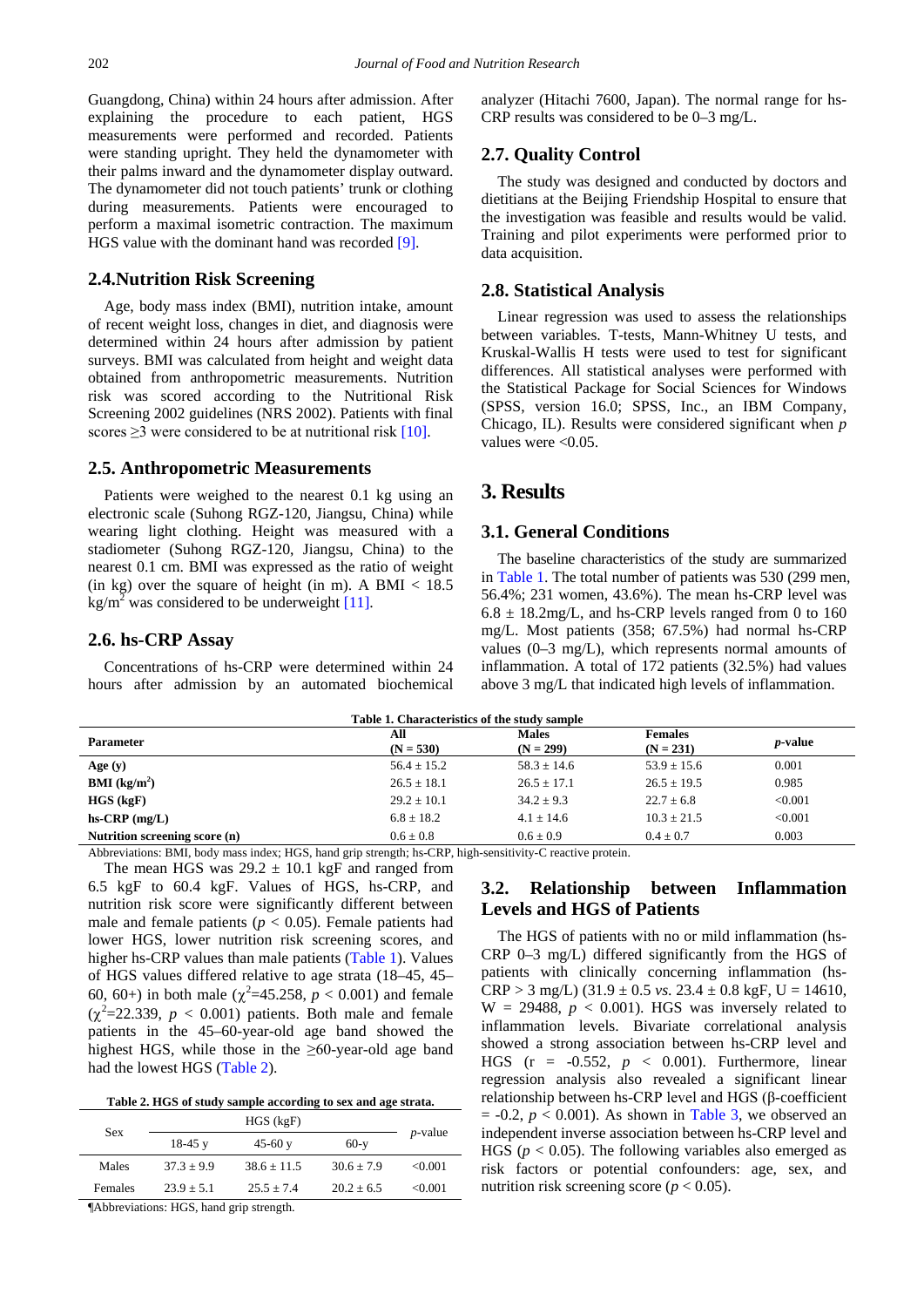<span id="page-2-0"></span>

| Table 3. Analysis of factors influencing HGS |                                    |                                                                                                                      |  |  |  |
|----------------------------------------------|------------------------------------|----------------------------------------------------------------------------------------------------------------------|--|--|--|
|                                              | $HGS$ (kgF)                        |                                                                                                                      |  |  |  |
| Factor                                       | <b>B-coefficient</b><br>$p$ -value |                                                                                                                      |  |  |  |
| Age strata $(y)$                             | $-2.0$                             | < 0.001                                                                                                              |  |  |  |
| <b>Sex</b>                                   | $-11.3$                            | < 0.001                                                                                                              |  |  |  |
| Nutrition screening score (n)                | $-2.5$                             | < 0.001                                                                                                              |  |  |  |
| $hs-CRP$ (mg/L)                              | $-0.1$                             | < 0.001                                                                                                              |  |  |  |
| $\cdots$<br>.<br>----                        | $\cdots$                           | $\mathbf{r}$ $\mathbf{r}$ $\mathbf{r}$ $\mathbf{r}$ $\mathbf{r}$ $\mathbf{r}$ $\mathbf{r}$ $\mathbf{r}$ $\mathbf{r}$ |  |  |  |

¶Abbreviation: hs-CRP, high-sensitivity C reactive protein; HGS, hand grip strength.

## **4. Discussion**

The linear regression results presented here show significant impacts of age, sex, nutritional status, and inflammation on HGS, consistent with previous studies [\[12,13,14,15,16\].](#page-3-9) Several studies have shown that people experience a gradual loss of muscle mass and strength after the age of 40 at a rate of 1.5–3.5% per year [\[9\].](#page-3-6) Undernourished patients (identified by NRS-2002) also had lower than typical HGS [\[14\].](#page-3-10) Results from animal experiments have suggested that inflammation induces muscle weakness [\[15,16\].](#page-3-11)

There are two possible clinical mechanisms responsible for the association between inflammation and HGS. First, inflammation increases production of cytokines, such as CRP, interleukin-6,and tumor necrosis factor-α, which can lower HGS by reducing muscle protein synthesis, increasing skeletal muscle breakdown, altering the resting membrane potential of skeletal muscle, and decreasing contractility [\[15,16\].](#page-3-11) Second, inflammation and diseases may affect appetite, which can reduce the intake of protein and affect the conversion of ATP to creatine phosphate, thereby reducing the available energy supply (see [Figure 1\)](#page-2-1). Results from other studies [\[17,18\]](#page-3-12) have also suggested that malnutrition was prevalent among inpatients. In addition to disease, over- or undernutrition can also cause inflammation. Moreover, HGS, which reflects nutritional status, has been found to correlate with length of hospital stay, mortality and re-hospitalization rates, and outcomes [\[1\].](#page-3-0) Hence, making reasonable nutritional support a clinical priority may help reduce inflammatory activity and, ultimately, affect muscle metabolism, enhance muscle strength, and improve quality of life of patients, especially those who are at nutritional risk.

<span id="page-2-1"></span>

**Figure 1.** Hypothesis of the pathogenesis of impaired muscle function during inflammation

The association between inflammation and muscle strength has been well-studied in patients with critical illnesses for whom inflammation decreases muscle strength. However, this relationship in the non-critically ill has not been thoroughly investigated. This study showed a significant association between HGS and hs-CRP test results in patients with non-critical illnesses after excluding the effects of confounders (i.e. age, sex, BMI, and nutrition risk screening scores).

We did not analyze the quantitative impact of each hs-CRP level  $(0-3 \text{ mg/L} \text{ and } > 3 \text{ mg/L})$  on HGS. Also, several factors that may affect HGS were not addressed in this study, such as fat-free mass, manual labor intensity, and disease. In the future, more detailed studies should be conducted to examine the relationship between inflammation and HGS.

In conclusion, we observed a significant association between inflammation and HGS in hospitalized patients with non-critical illnesses. Relieving inflammation may help to improve HGS and recovery of HGS may lead to improved outcomes with respect to relieving inflammation, shorter hospital stays, decreased re-hospitalization rates, and decreased mortality rates  $[1,2,3]$ . In future studies, we will investigate in depth whether and how nutrition